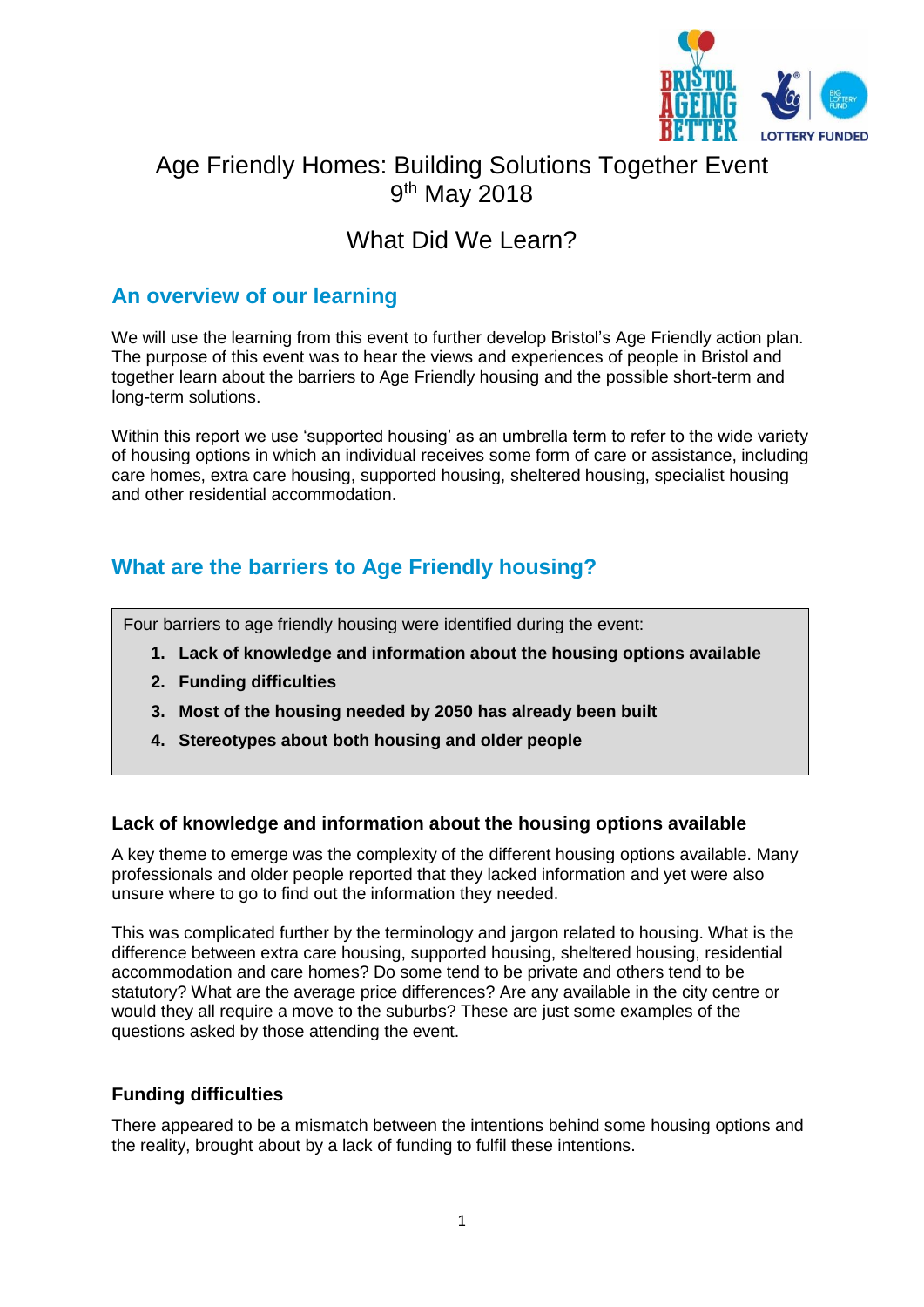An example is extra care housing schemes which have coproduction as a central value, aiming to be flexible and shaped by the residents. While some seem to be successful at meeting this aim, others had to compromise due to funding difficulties. This included funding for activities and resources, but also the capacity of staff to help physically move those with higher support needs into the communal space in cases where the building was not fully accessible.

#### **Most of the housing needed by 2050 has already been built**

Based on population growth estimates, 80% of the homes needed by 2050 have already been built. This means that when we talk about the need for housing to be accessible, we need to remember that in most cases we are not starting from scratch – these buildings have already been built.

Some of the complications of this are already coming to light. For example when some extra care housing schemes were originally designed they were intended for those with lower care needs, meaning that aspects of physical accessibility (e.g. wide doorways) were often overlooked. The current trend of people moving into these schemes at a later stage when their care needs are higher means that staff now need to provide more assistance to help residents move around the building and get to the part of the building were activities are taking place, something which would not be needed if this housing was designed from scratch now. The need for more staff support can mean that residents' involvement in activities is affected by staff shortages.

#### **Stereotypes about both housing and older people**

Lack of easy-to-access information about the housing options available increases the chances that professionals and older people alike will rely on stereotypes such as assuming that bingo will be the only activity available in supported housing. In some cases this will be true, however other schemes foster self-organisation and enable residents to have a lot of control, in some cases leading to political groups.

## **What are some possible ways forward?**

Eight possible ways forward emerged from the workshops and discussions during the event:

- **1. Having a 'one-stop-shop' where older people can talk about their housing options**
- **2. Encouraging older people to think about their housing options** *before* **they need to**
- **3. Challenging stereotypes and creating a cultural shift in housing attitudes**
- **4. Developing a shared vocabulary**
- **5. Training for staff and volunteers in supported housing settings**
- **6. Facilitating supported housing residents to support each other**
- **7. Improving the home adaptation process**
- **8. Undertaking further research**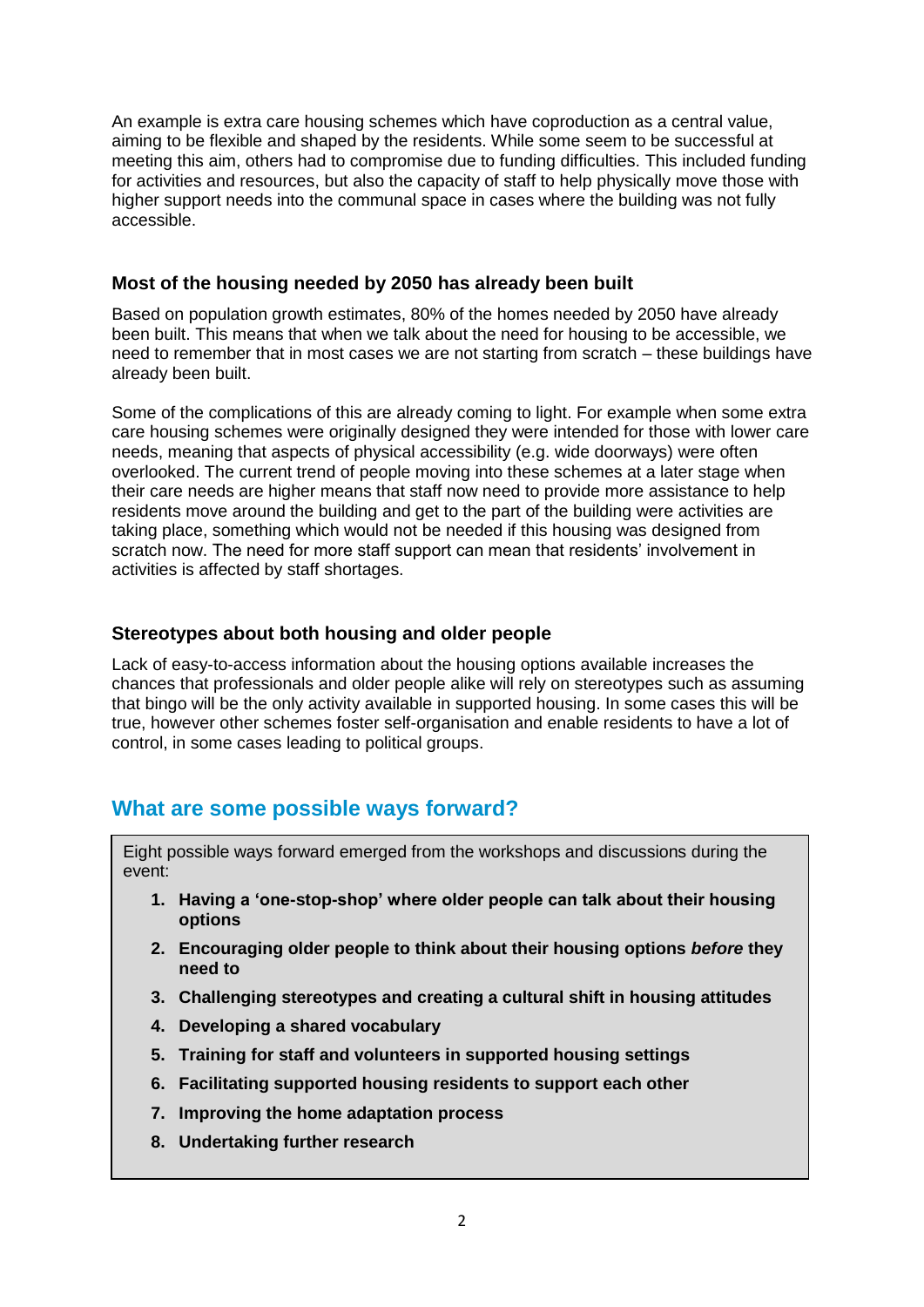#### **Having a 'one-stop-shop' where older people can talk about their housing options**

Having a 'one-stop-shop' for housing information would reduce the current confusion for both older people, their families and professionals. It would increase older people's confidence that they have considered all of the housing options available to them, including statutory and private services, before making a decision about where to grow old. It would also empower older people to take ownership of their future housing needs by making this information more accessible and person-centred. It would be beneficial for this one-stopshop to offer face-to-face support as well as paper and online resources.

#### **Encouraging older people to think about their housing options** *before* **they need to**

Many older people and professionals attending the event agreed that it is important for people to start thinking about housing well in advance. In other words, not waiting until something happens which would then require them to move or make adaptations in a hurry, without being properly prepared.

Suggestions for how to encourage this way of thinking while people are still in their 50s included: retirement information days for employees who are about to retire; delivering talks to community groups for the over 50s; and working with mainstream stores (e.g. B&Q, Homebase) to design home adaptations which look attractive and can be bought on the highstreet.

Although it was recognised that you cannot fully predict what support you will need too far in advance, familiarity with the most common adaptations required by older people may help with this preparation.

#### **Challenging stereotypes and creating a cultural shift in housing attitudes**

Some of the housing options available in other countries may work in the UK if there was a cultural shift in attitudes towards both older people and housing. There is currently a cultural attitude in the UK that, once you get older, you either live on your own, with family or in a supported housing scheme. However this attitude means that other possible housing solutions, for example living with friends or in an intergenerational setting, are very unlikely to be considered by older people.

By encouraging a cultural shift in housing attitudes and broadening the possibilities available, it would provide older people with more options and therefore may be better able to meet individuals' varying needs. It is likely that changing housing attitudes will also involve changing society's broader attitudes towards older people, including perceiving older people as valuable assets with lots to offer within an intergenerational housing setting.

#### **Developing a shared vocabulary**

It became clear that when we talk about housing in Bristol, we are not always talking about the same thing; in order to find meaningful solutions it is important to first make sure all stakeholders are on the same page. By knowing what we mean when we say 'sheltered housing', for example, we can then have a meaningful conversation about the Age Friendliness of these types of homes.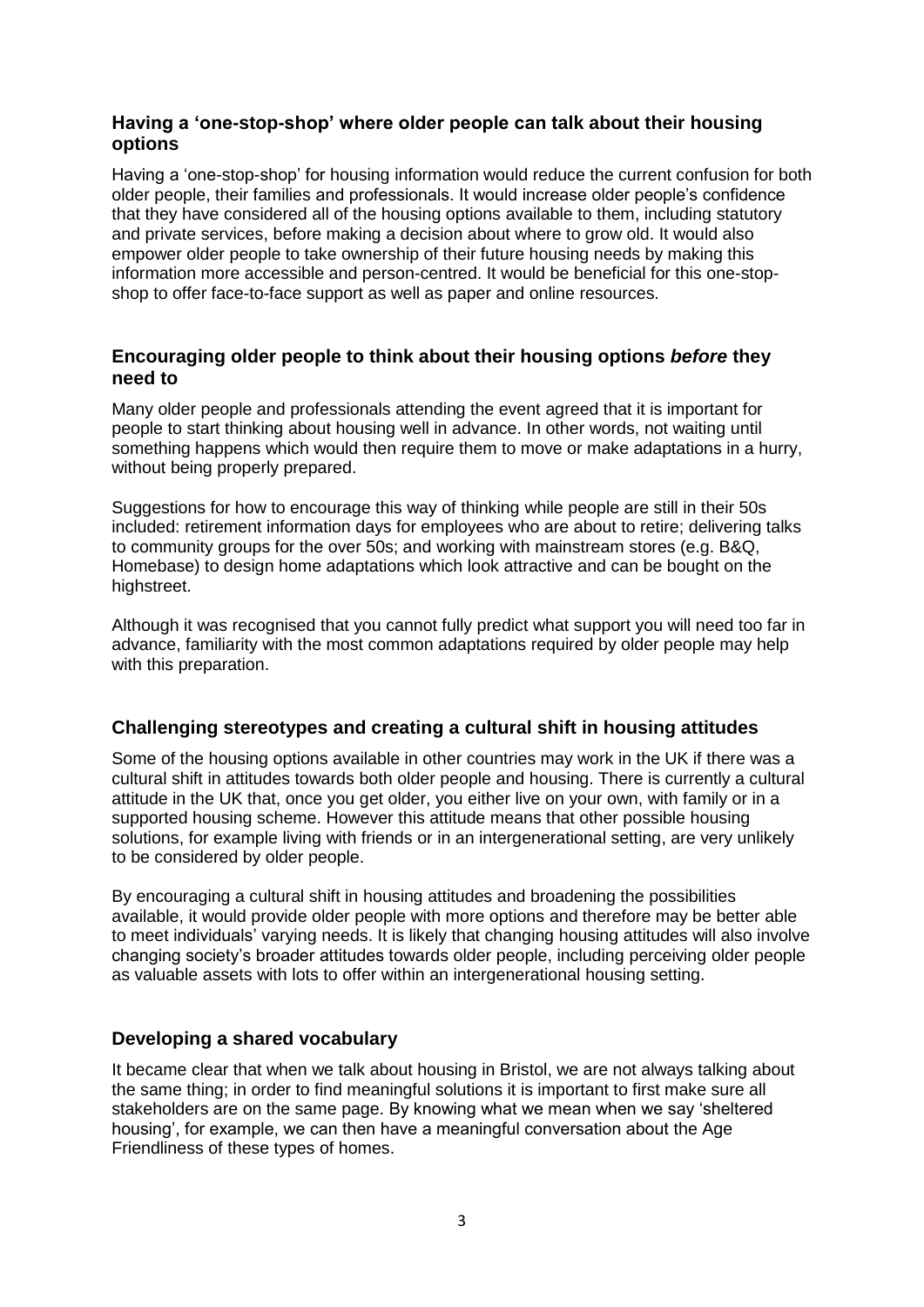#### **Training for staff and volunteers in supported housing settings**

Older people in supported housing come into contact with a variety of staff and volunteers. It would be valuable for all of these staff and volunteers to receive training in how to support older people to come up with ideas for the activities they wish to do and then to take ownership of these in a way that is asset-based. When people get older they do not lose their ability to make decisions or significantly change their interests.

Similarly, it is important for staff and volunteers to be as flexible as possible in order to enable residents to exert control of their care needs. This includes coming up with creative solutions for overcoming health and safety restrictions, which can indirectly affect residents' independence (e.g. when mobility scooters are not able to be parked in corridors outside flats, when there are limitations on the physical support able to be provided between residents etc.) Training staff and volunteers in both coproduction and in flexible solutionfocused person-centred thinking may have a significant impact on the experiences of supported housing residents.

#### **Facilitating supported housing residents to support each other**

It is well known that older people often rely on family and friends for informal care, However the ECHO research found that some of those in supported housing also rely on their neighbours and fellow residents for this informal care, for example bringing food round to their neighbours or checking-up on them if they haven't seen them in a while. This could be a great way for residents to build up their connections with each other and to maintain a level of independence by helping out their neighbours in a similar way to how they may have acted towards their neighbours and wider community when they were in independent accommodation.

This type of support and sense of community may be enabled by: formal volunteering schemes within the accommodation (e.g. check-up calls); by staff creating an environment where residents are encouraged to self-organise and to help each other; and by residents having access to and knowledge of assistive technologies and WiFi.

#### **Improving the home adaptation process**

It is important to continuously review and improve the home adaptation process, ideally making it simpler and more user-friendly. A key aspect of this is ensuring the process done in a timely manner so that older people can have adaptations installed at the point when they need them, minimising the risks to their physical and mental wellbeing (including loneliness) which can often be affected by reduced mobility. Adaptations are also most effective when done in conjunction with other repairs and home improvements, meaning it would be valuable for the home adaptation process to incorporate this element.

These adaptations should go beyond a standard risk assessment to be person-oriented; what does that individual like to do within their home? What would enable them to maintain this independence without having to change their behaviour? Do they have a preference regarding the colour or the type of fitting?

#### **Undertaking further research**

We need a greater understanding about the experiences of older people living in supported housing schemes, particularly regarding what makes them want to join in or set up activities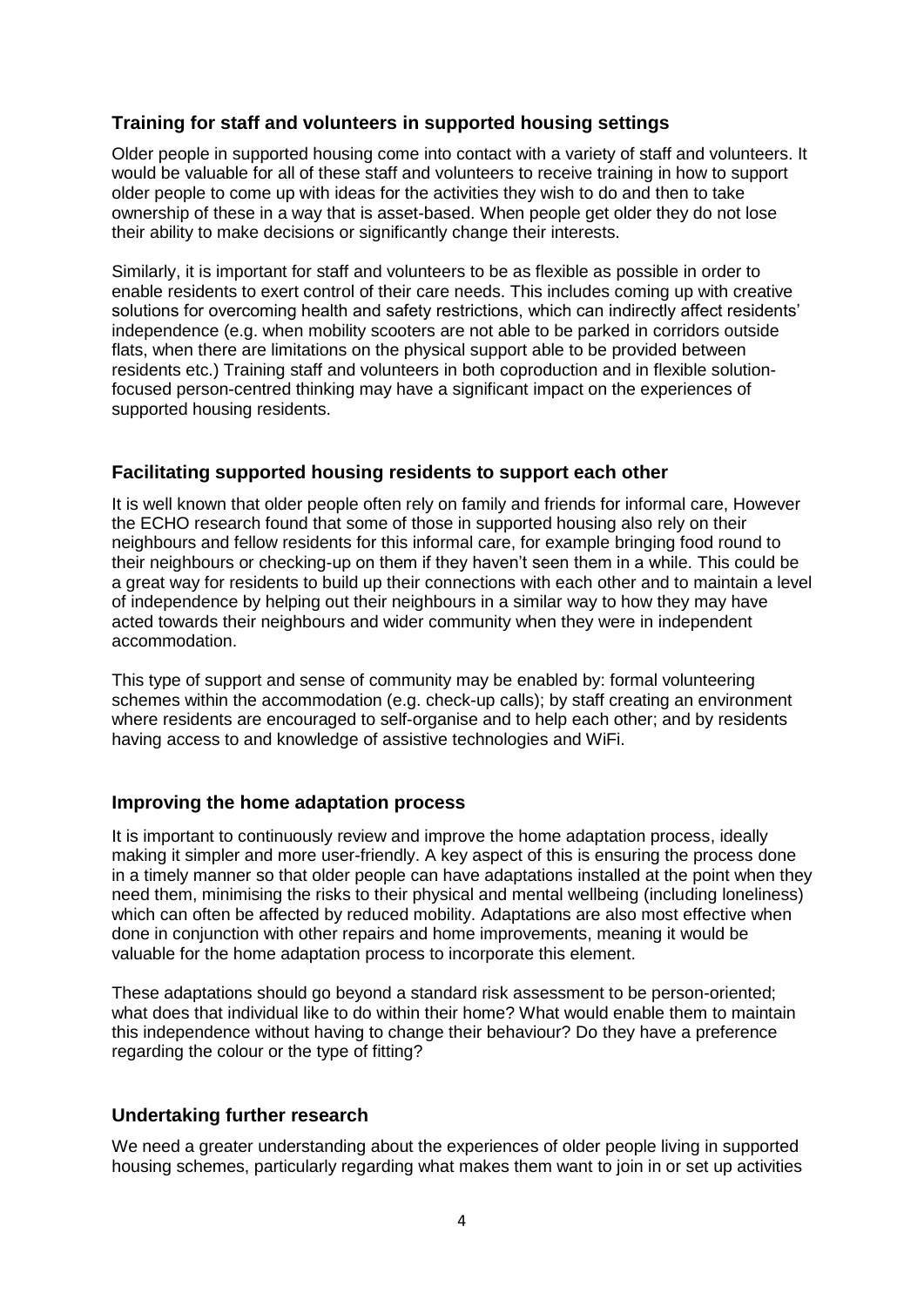and what makes them want to stay inside their own flats within the scheme. While it is also important to understand the barriers for those who want to get involved but for various reasons are not able to, there is very little known about the motivations for (not) doing this for older people who live in supported housing.

Similarly, it would be valuable to research older people's motivations for adapting their home and/or for moving home when they are older. What encourages and discourages them from making this change? What made them do it at that point in time rather than earlier or later? A greater understanding of these perceptions and experiences will help to ensure any Age Friendly housing solutions are utilised by the older people they are designed for.

### **Appendices**

#### **1. The Role of Mainstream Housing in Improving Later Life** *Dr Rachael Docking, Centre for Ageing Better, Senior Evidence Manager*

The role of mainstream housing in improving later life is a key focus for the Centre for Ageing Better. The homes we live in are crucial to our health and wellbeing. Homes headed by someone aged 85 or over are the fastest growing households in the UK and are projected to increase (by 2025 there will be 1.5million of these households – an increase of 54% from 2015). Housing that meets the needs of this ageing population are going to be increasingly in demand. 80% of those aged 65 and older want to stay in the homes they are currently in and do not want to move in the near future, although it is unclear whether this is due to a lack of good quality options in the area where they want to live or whether this is for some other reason.

Conversations around housing are often dominated by supported housing options. However 90% of those aged over 65 live in mainstream housing. 80% of the homes that the population will need in 2050 have already been built; many of the homes that we will need in the future therefore already exist. Those aged 85 and over spend on average 80% of their time in their home and in their immediate neighbourhood.

The problem with this is that many of these homes are not suitable of older people or other people across the life course. There are very few homes which meet basic accessibility features to allow someone with any level of mobility difficulties to live safely and independently.

There is strong evidence that home adaptations improve people's quality of life. However almost half a million people are living without an adaptation which would allow them to remain at home for longer. The average cost of a disabled facilities grant (the money Local Authorities provide to those who cannot afford adaptations themselves) is £7,000, compared to the annual care home cost of £29,000. Home adaptations can therefore improve people's lives at a much lower cost.

The Centre for Ageing Better commissioned a review of the evidence to understand the role of home adaptations in improving later life. Key findings:

- Minor low cost adaptations have a large effect on an individual and also provide good cost effectiveness for the NHS and social care. Most effective when done in combination with repairs and other home improvements; need to consider the wider home environment beyond the adaptation itself.
- Adaptations need to be person-oriented. It is important to ask the individual what they want to achieve and do in their home, beyond just safety.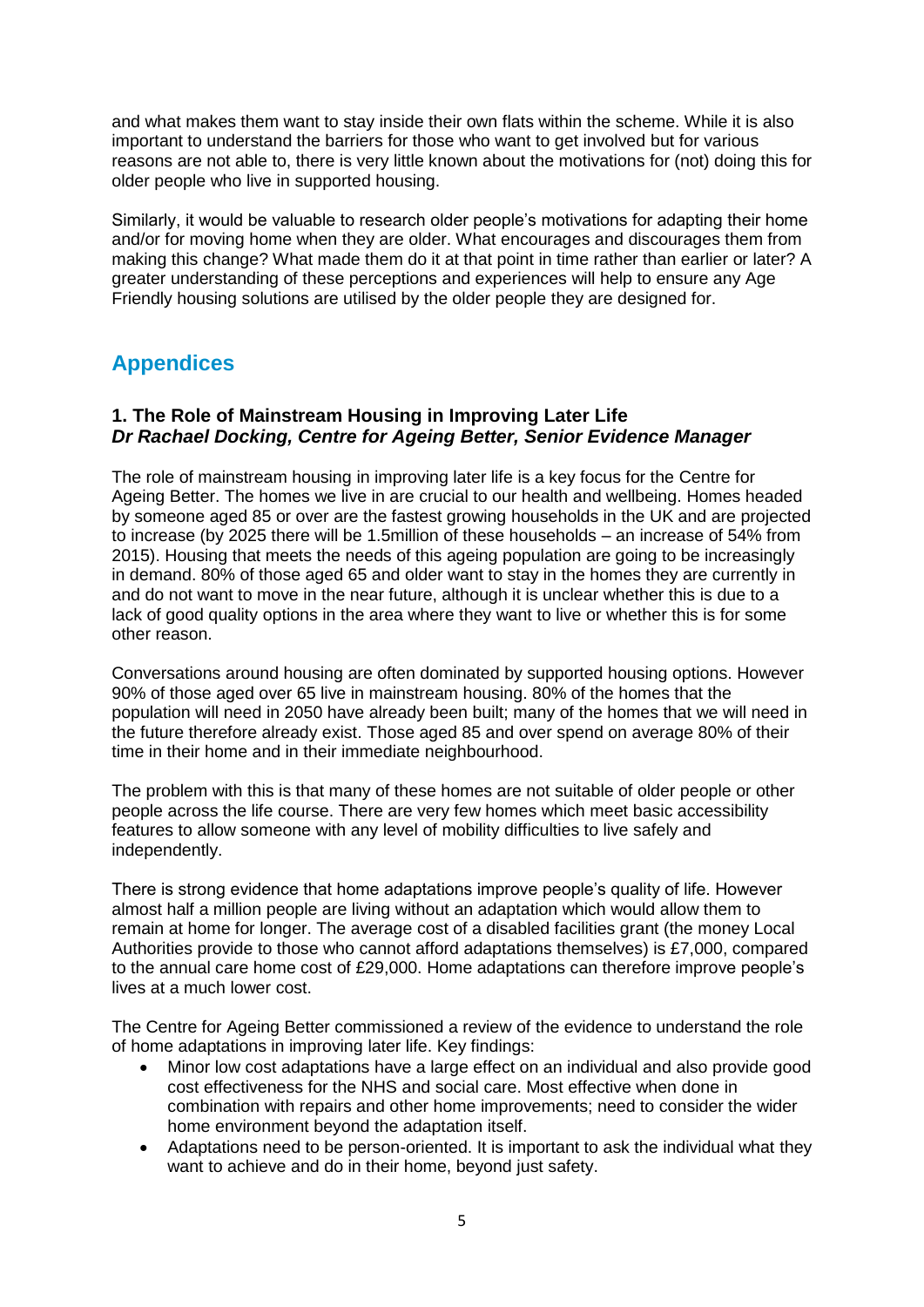- Those who were receiving funding for adaptations from Local Authorities reported significant delays in getting these installed, often having falls in the meantime.
- Older people themselves often put off installing adaptations. People would rather change their behaviour instead of their environment, often because the adaptations themselves are unattractive and they were unsure where to go to get advice about what to get. The system to get adaptations in place is very complex.

Recommendations from the Centre for Ageing Better following this review:

- Local sustainability and transformation partnerships need to have improved quality of housing embedded within their local plans.
- Local Authorities should review their processes so that they can deliver adaptations in a timely manner, working with the individual to see what they want in their homes and looking at other home repairs at the same time.
- Improved regulations on private landlords so that private rental tenants can be supported to make adaptations.
- Have a home improvement and handyperson organisation funded in every Local Authority.
- Mainstream retailers and designers should design products that are attractive and make them much more visible on the highstreet in order to cater for those who can afford to buy adaptations themselves.

More information about this research can be found here: [https://www.ageing](https://www.ageing-better.org.uk/publications/room-improve-role-home-adaptations-improving-later-life)[better.org.uk/publications/room-improve-role-home-adaptations-improving-later-life](https://www.ageing-better.org.uk/publications/room-improve-role-home-adaptations-improving-later-life)

#### **2. Housing that can adapt to you as you grow older** *Richard Pendlebury MBE DL, Anchor Society, Chief Executive*

Housing is one of the key parts of the work that the Anchor Society does. Most homes are difficult for people to live in as they get older, some older people are reluctant to have home adaptations but many older people also do not wish to move from the house they are familiar with and have been living in for a long time. Retirement villages can often be at the higher end of the housing market (although not entirely as there are some exceptions) and therefore this is only an option for some people.

The Anchor Society currently has a housing project in Lawrence Weston especially designed for people aged 55 and over. These are eight houses which are fully adaptable, fully accessible and relatively inexpensive. They all have an upstairs where you can live if you want to, or if you have difficulties with taking the stairs then it is also possible to live on the ground floor and to keep the upstairs for when people visit or for a live-in carer if this is something you wish to have. Some adaptations (for example a grab rail on the stairs) come pre-installed. These houses are located within the local community, not separated from it. They are near to facilities such as shops, bus stops and doctor's clinic. This principle of being embedded in the community is central to this project and will be key to any further houses they might develop.

Because these houses are available to anyone over the age of 55, it enables people to start thinking about this as an option early and to move while they are in their 50s, *before* they need it, so that they are prepared. These houses are able to be bought by full or part ownership. The Anchor Society have the right to by these houses back, making sure that these eight houses will always be available specifically for older people.